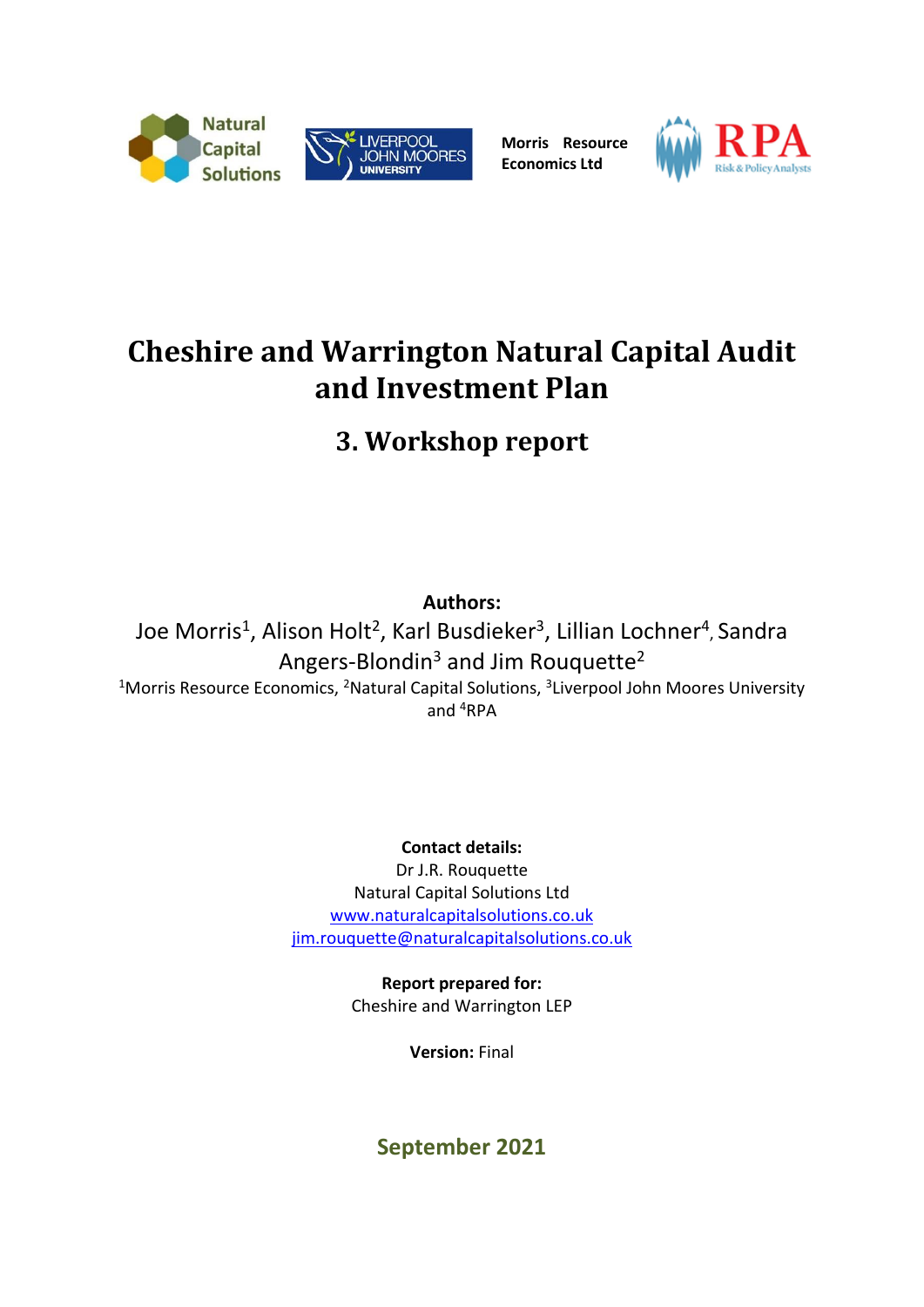# <span id="page-1-0"></span>**Key Messages from the Workshop**

- Participants considered that the Natural Capital approach has potential to improve the alignment of development opportunities, needs and funding potential in support of the prosperity and wellbeing of people and of the protection of nature in the Cheshire and Warrington area.
- The Natural Capital approach can help provide a strategic framework for decision support within which local initiatives addressing local issues can fit alongside bigger larger scale projects that target national policy outcomes.
- Preliminary findings are considered compatible with, and add further support to, existing planning and development priorities in the area. The approach can help to integrate national policies regarding, for example, carbon and biodiversity and local needs such as air quality and public health and wellbeing.
- Projects to protect and enhance natural capital and ecosystem services should be prioritised according to objectives and needs (and not exclusively according to opportunities). Benefits, cost-effectiveness (value for money) and funding feasibility are key criteria. A mix of relatively easy short term and more ambitious projects longer term will probably be needed.
- Social acceptance is important. The map-based assessments that are a feature of the Natural Capital approach can help to engage the public and key stakeholders in prioritising and choosing development options, especially at the local scale.
- Location is considered a key factor affecting the demand for and potential to provide different types of benefits, whether economic, social or environmental. In this respect, a spatially focused approach, concentrating on key selected benefits, is considered to offer greatest potential.
- More focus could be placed on funding opportunities by identifying projects that will appeal to potential investors and attract investment funds to the area. The Natural Capital framework can facilitate the assembly of different funding sources and provide a focal point for would-be investors.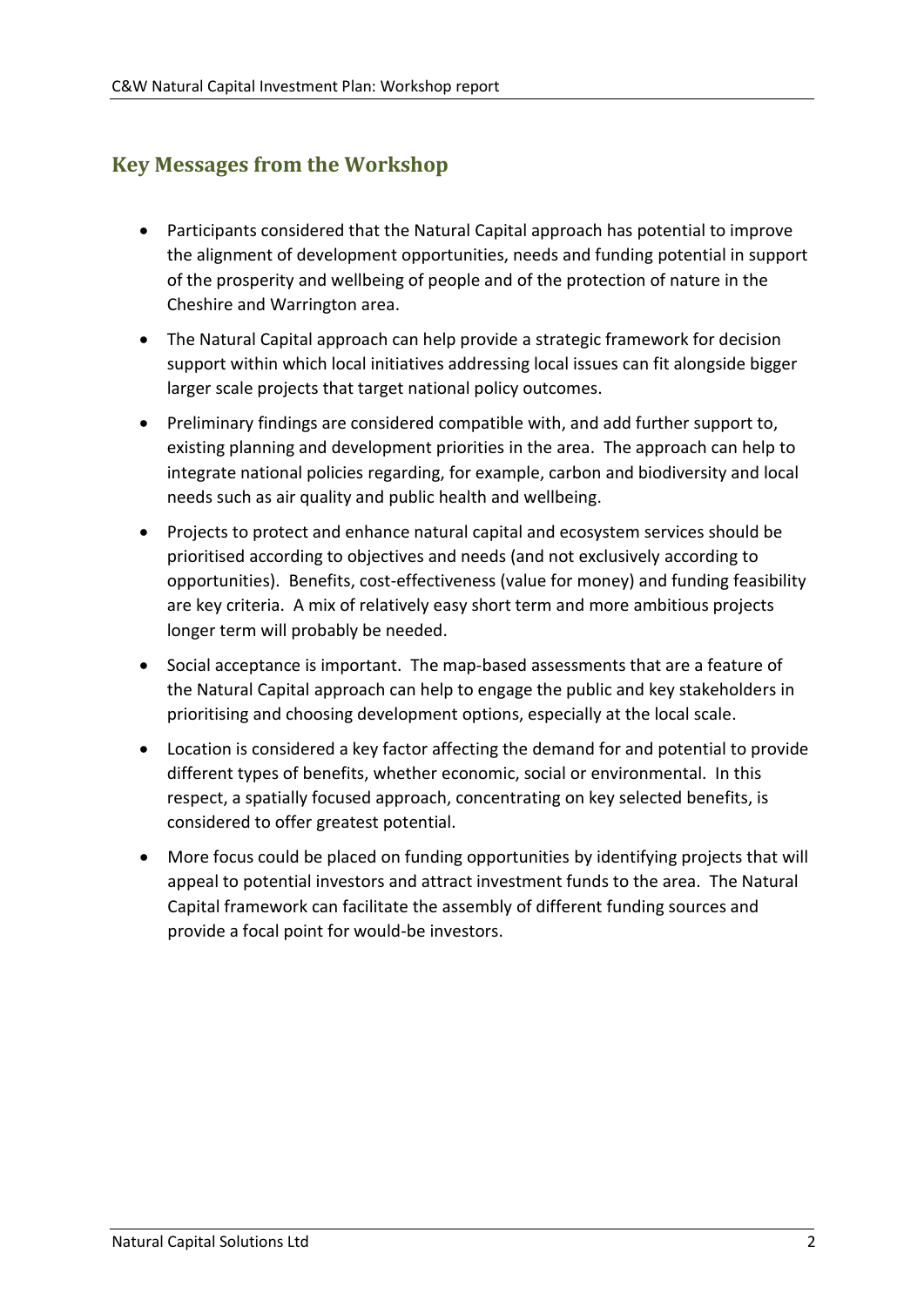# **Contents**

| 3.1 |                                                                                          |  |  |  |
|-----|------------------------------------------------------------------------------------------|--|--|--|
| 3.2 | Breakout Session 1: Discussion on the approach and preliminary results7                  |  |  |  |
| 3.2 | Breakout Session 2: Discussion on criteria and ecosystem services for prioritisation.  8 |  |  |  |
| 3.3 |                                                                                          |  |  |  |
|     |                                                                                          |  |  |  |
|     |                                                                                          |  |  |  |
|     |                                                                                          |  |  |  |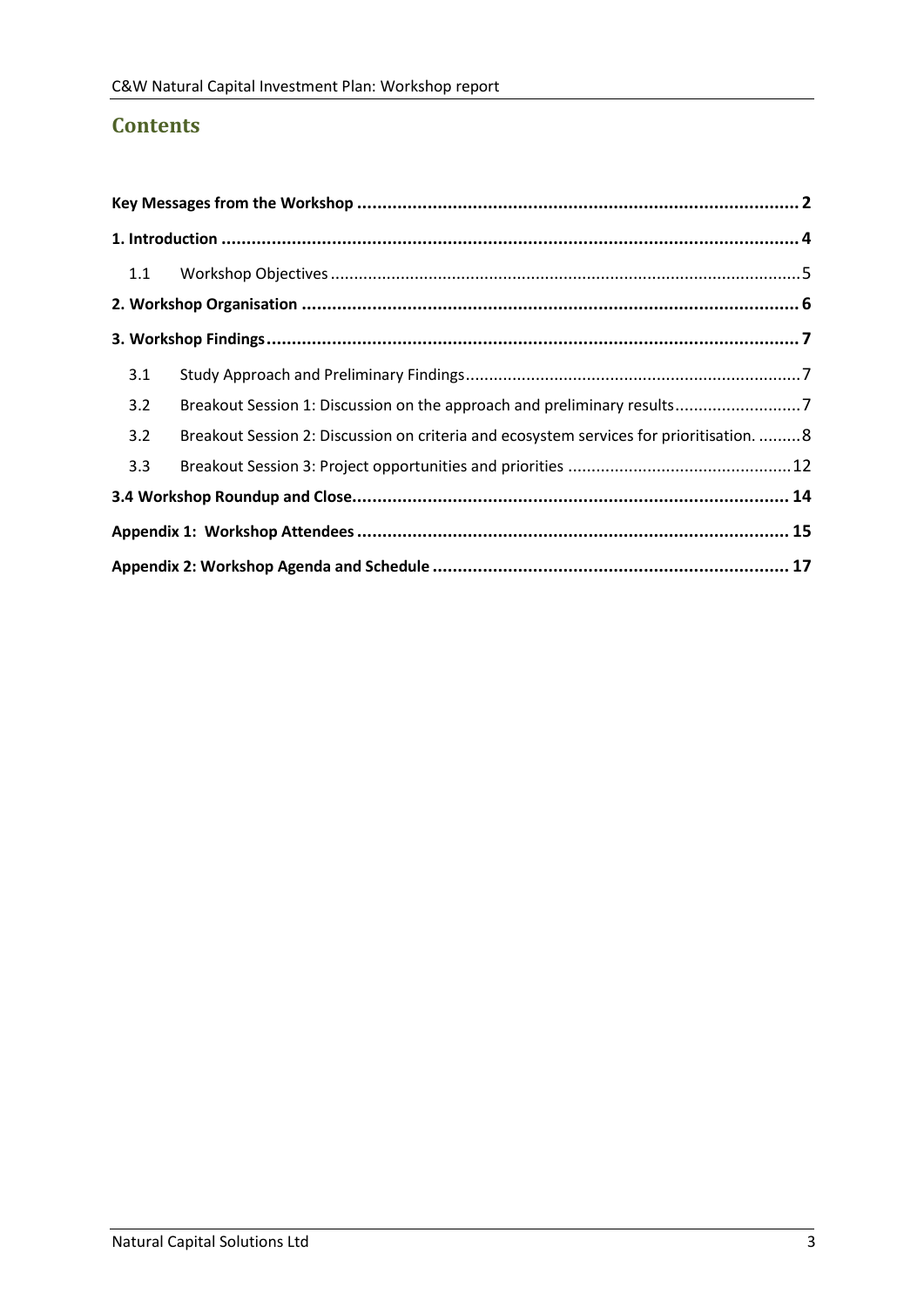### <span id="page-3-0"></span>**1. Introduction**

The Cheshire and Warrington Local Enterprise Partnership (C&W LEP) have identified the need for an assessment of the interrelationship between natural capital and its economic and social development ambitions for the area. Natural Capital is defined as:

"*..elements of nature that directly or indirectly produce value or benefits to people, including ecosystems, species, freshwater, land, minerals, the air and oceans, as well as natural processes and functions"* (Natural Capital Committee 2014<sup>1</sup> ).

It is the stock of natural assets (e.g. soils, water, biodiversity) that produces a wide range of ecosystem services that provide benefits to people. These benefits include food production, regulation of flooding and climate, pollination of crops, and cultural benefits such as aesthetic value and recreational opportunities.

Natural capital supports all other forms of capital on which human systems depend, whether manmade, human or social. However, many of the outputs produced by natural capital, such as the regulation of flooding and atmospheric gases by forest lands, are not included in the decisions of private individuals or organisations. This is because they often involve non-priced public goods that are not traded in the market place and are not subject to formal property rights and entitlements (TEEB, 2010<sup>2</sup>). Elements of natural capital are therefore liable to be overused, degraded, depleted and eventually lost, with consequences for long term welfare and the sustainability of economic systems. There is now much greater awareness of the role of natural capital in the design and achievement of economic and social development strategies, with strong links to business and enterprise<sup>3</sup>. The C&W LEP's interest in natural capital assessment is also set within its commitment to develop quality of place as a platform for sustained growth.

The C&W LEP have commissioned this project to produce a Natural Capital Audit, and support the development of a Natural Capital Investment Plan for the area. This is driven by the need not only to manage risks to the natural environment associated with economic development that could undermine successful achievement, but also to explore the opportunities to tap into new funding sources and mechanisms for innovative investments that can achieve substantial gains for people and the natural world. In this respect, there is a need to develop a strategic network of natural capital oriented projects to support and extend C&W LEP's strategy through to 2040, engaging key stakeholder interests in the process. The investment plan covers the three local authority areas of Cheshire West and Chester, Cheshire East, and Warrington.

An extensive evidence base has been built-up to support the development of the **Natural Capital Audit and Investment Plan** (NCAIP). The evidence is summarised in the main NCAIP report, but is presented in much greater detail in the form of five technical reports:

1. **Natural capital audit and policy analysis** – a baseline assessment of the natural capital assets currently present across Cheshire and Warrington, the benefits that flow from those assets and their monetary value, together with an analysis of policies at the local and national scale that effect natural capital, and an identification of priority themes and sectors.

<sup>1</sup> Natural Capital Committee 2014. Towards a Framework for Defining and Measuring Changes in Natural Capital. Working Paper 1, Natural Capital Committee.

<sup>2</sup> TEEB. 2010. The Economics of Ecosystems and Biodiversity: Ecological and Economic Foundations. Earthscan, Oxford & NY.

<sup>&</sup>lt;sup>3</sup> TEEB. 2012. The Economics of Ecosystems and Biodiversity in Business and Enterprise. Earthscan. London; New York.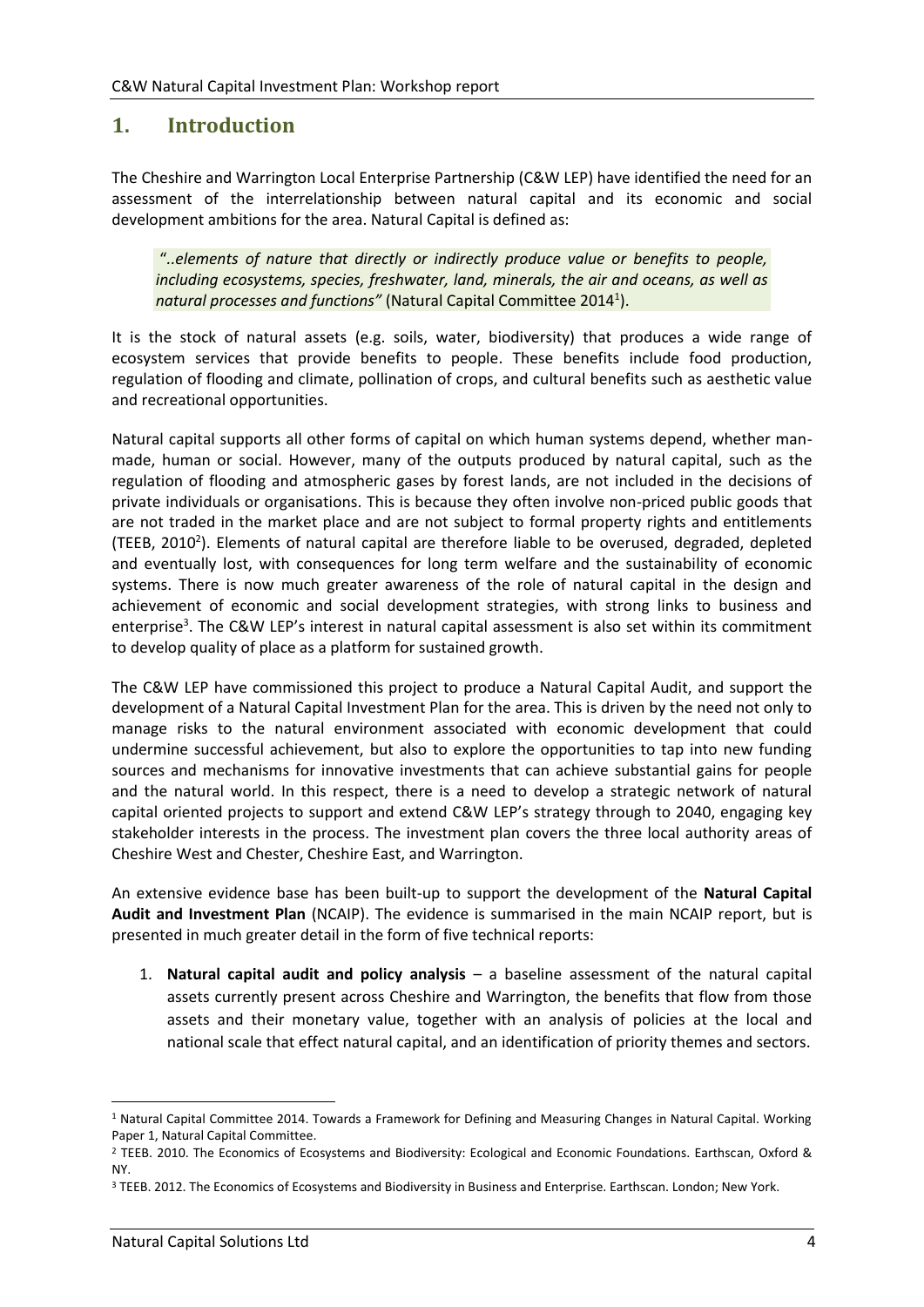- 2. **Intervention and investment opportunities report** habitat opportunity mapping to identify the best locations to deliver specific or multiple objectives, along with mapping of strategic themes based on local policies, to prioritise locations for investment.
- 3. **Workshop report** write-up of stakeholder workshop to present the approach used to map natural capital opportunities, and to discuss key priorities across C&W.
- 4. **Future financing report** review of emerging financing options, including a typology of different funding opportunities, the ecosystem services and habitats covered by each, and an approach to identifying the most appropriate funding mechanism for different projects.
- 5. **Case studies report**  presentation of five case studies to demonstrate how the opportunity maps can be used to identify habitat creation potential based on different objectives, to highlight the benefits of such projects, and to show how funding requirements and potential funding sources can be identified.

An additional output from this project are the numerous GIS maps and layers. These are being supplied to project partners as a data package.

**This report is the third of these technical reports; the workshop report**. A virtual workshop was held with key stakeholders to discuss the approach and preliminary findings of the C&W Natural Capital Audit and Investment Plan. This document reports on the workshop proceedings and findings.

### <span id="page-4-0"></span>**1.1 Workshop Objectives**

These were:

- i. to provide all invited stakeholders with a shared understanding of the approach used in developing the Natural Capital opportunity maps and its potential advantages and limitations as a tool for supporting development decisions;
- ii. to enable all invited stakeholders to be involved in the discussion on decision making/choices regarding prioritisation of Natural Capital initiatives; and
- iii. to generate interest and buy-in to the process moving forward.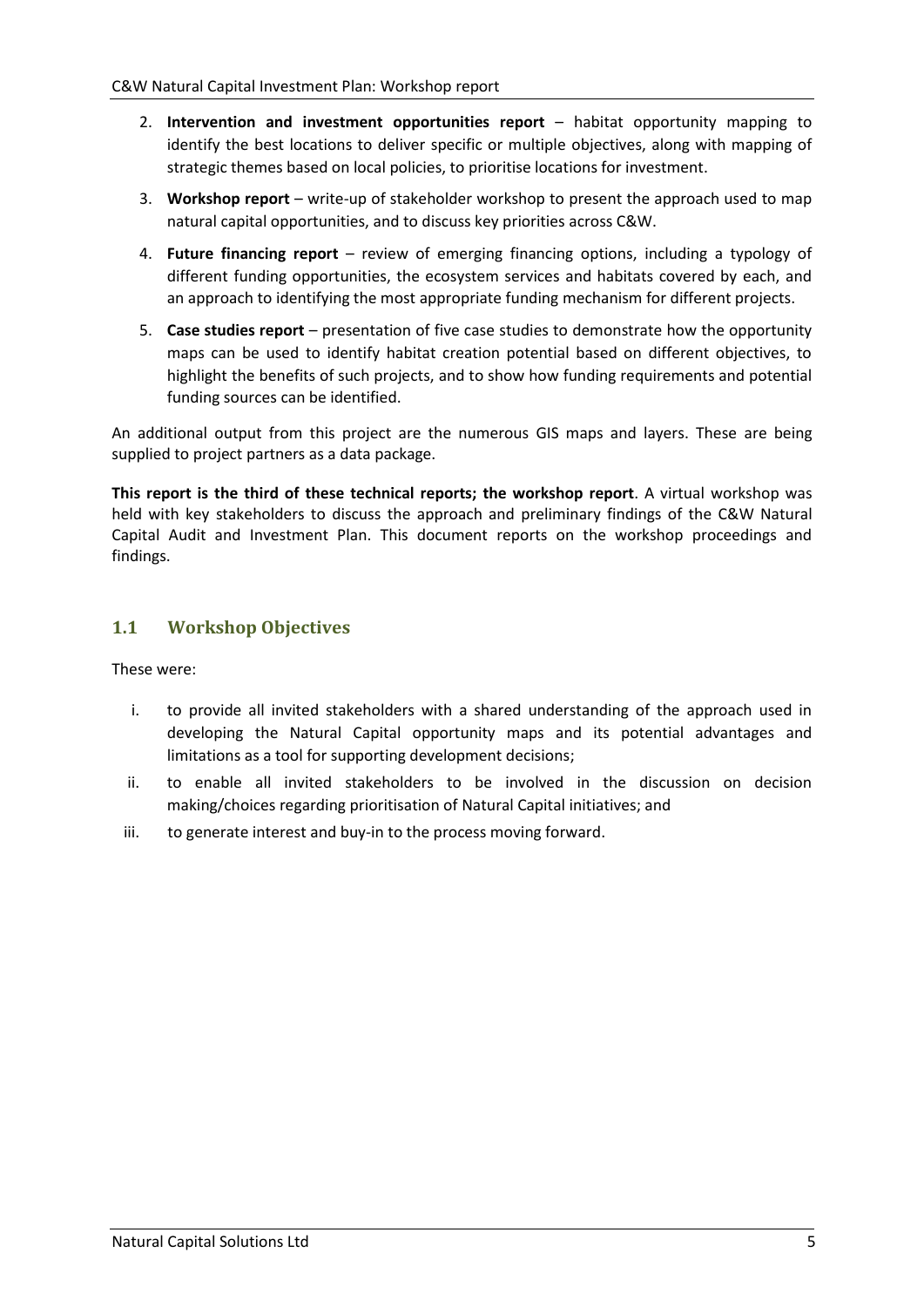### <span id="page-5-0"></span>**2. Workshop Organisation**

Invitations to the Workshop were sent by the Study Steering Committee to key stakeholders who were perceived to have actual or potential interest in the subject matter. These included representatives from Local Government Authority Planning and Development, business and commerce, utilities, transport, farming and land management, nature conservation, and other organisations, including development consultants and finance.

In addition to 8 members of the study team, 23 persons took part in the workshop, five of which were members of the Study's Steering group. A list of participants is contained in Appendix 1.

The workshop was carried out in a virtual on-line 'Zoom' format, supported by the C&W LEP. It ran for three hours. After a formal presentation on the study approach and preliminary findings, participants were organised into 4 groups that 'met' in three successive breakout sessions to consider a series of questions. The discussion in each group was led by a member of the research team. The discussion in each breakout session was recorded in note form by a (different) member of the research team. Each break out session was followed by a brief plenary whole-group feedback session. A live 'chat room' was maintained through the workshop proceedings and the content of text entries have been incorporated in the reporting below.

The workshop schedule is contained in Appendix 2.

The intention was to have a mix of interests across the breakout groups and to include representation for the Steering Committee and the Study Research Team. In the event, there tended to be a concentration of planners and developers in one particular, relative to other groups in which broader ecological and environmental management were more evenly represented. Overall, however, the combined views expressed were considered to provide a reasonable representation of key stakeholder views.

The workshop was held on Thursday 26th November 2020, 9.30 - 12.30.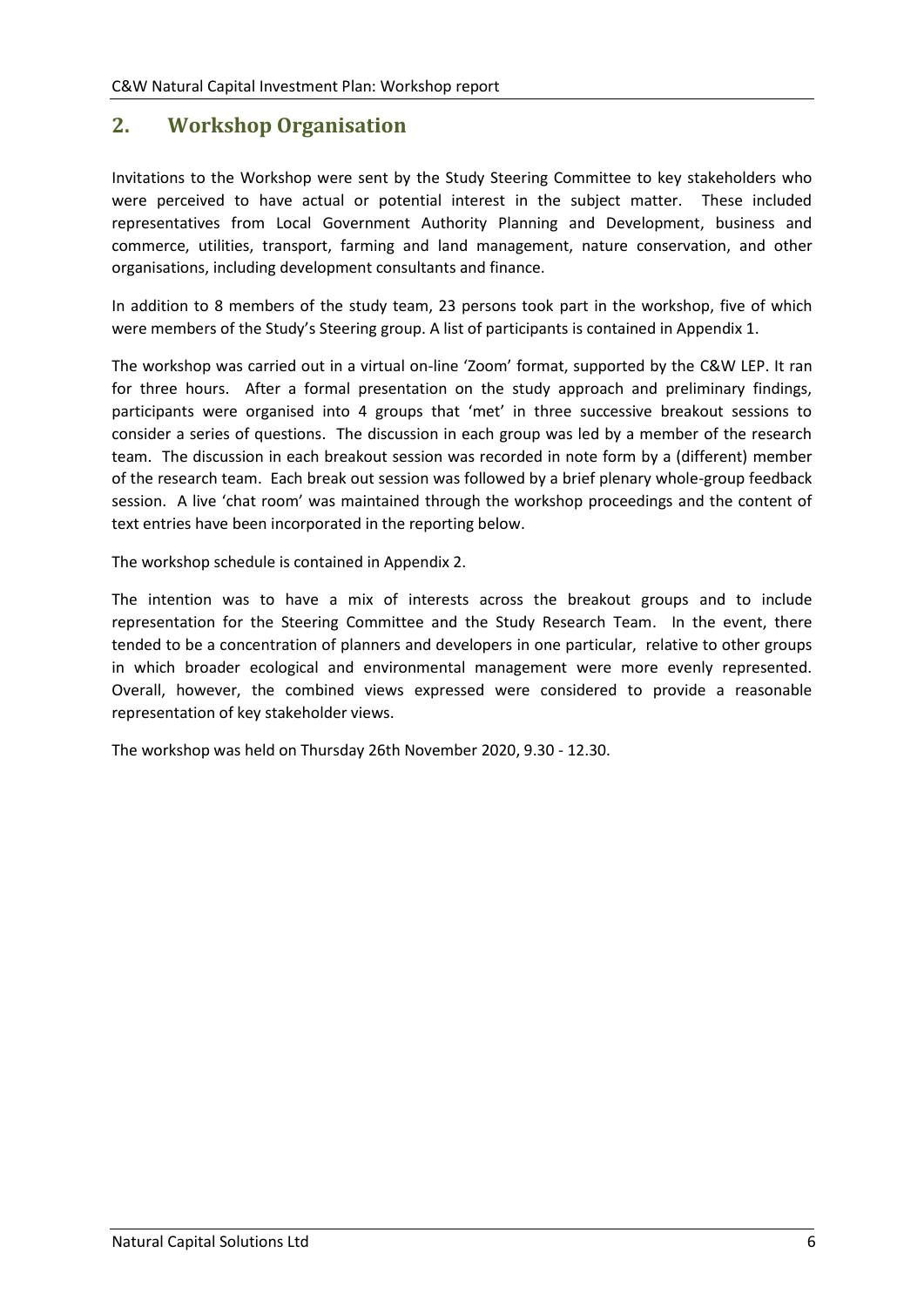## <span id="page-6-0"></span>**3. Workshop Findings**

### <span id="page-6-1"></span>**3.1 Study Approach and Preliminary Findings**

A presentation was made of the approach used and results, including examples of GIS mapped results of opportunities<sup>4</sup>.

The concepts of Natural Capital, Natural Capital Auditing and Ecosystem Services were introduced. The application of these concepts into the practice of policy and planning was explained, for example with respect to climate change mitigation, biodiversity net gain, environmental land management, and public policies for enhancing health and wellbeing.

The workflow used in the study was explained, namely: assess Natural Capital baseline, determine flow of services and demand for benefits; assess opportunities against needs/demand priorities; identify investment and financing opportunities and priorities to achieve overall development outcomes.

Points of information were raised, including questions about treatment of local air quality aspects affecting public health, about consideration of carbon fluxes on habitats other than woodlands, of links to major infrastructural proposals, of implication for water quality and resources. It was explained how these issues were dealt with. The need to integrate the work with other on-going studies and project initiatives on these topics was noted.

### <span id="page-6-2"></span>**3.2 Breakout Session 1: Discussion on the approach and preliminary results**

#### *Question: Do the initial results as presented align with views on what is important and feasible?*

There was general convergence of ideas across the groups, although emphasis varied according to the make-up of the groups.

Responses raised by the participants in breakout sessions included the following points (Note these reflect the views expressed. They do not reflect a consensus, although where a view was widely held, this is noted).

Questions were raised about the feasibility of delivering on the identified investment opportunities, especially reading the feasibility of securing funding.

It was thought that opportunity-based assessment may not align with needs assessment; there is a risk that a focus on green space and green belts may exclude more 'needy', more deprived, often urban, areas. This is an important issue for planners who tend to be much more needs/demand oriented, e.g. using public health (rather than by implication ecological health) as a major driver. In this respect projects should be prioritised in terms of potential benefits (and damage/costs avoided). (This view was reinforced and generally widely accepted as the workshop proceeded).

Interventions in non-urban areas would, however, deliver benefits to urban areas. Some participants were pleased to see benefits clustering around urban areas but identified challenges associated with high land values and limited availability of land in the urban space. There will be a need to 'stack' multiple benefits and funding to make land available.

<sup>4</sup> The Slide Set used in the workshop is available as a separate pdf document.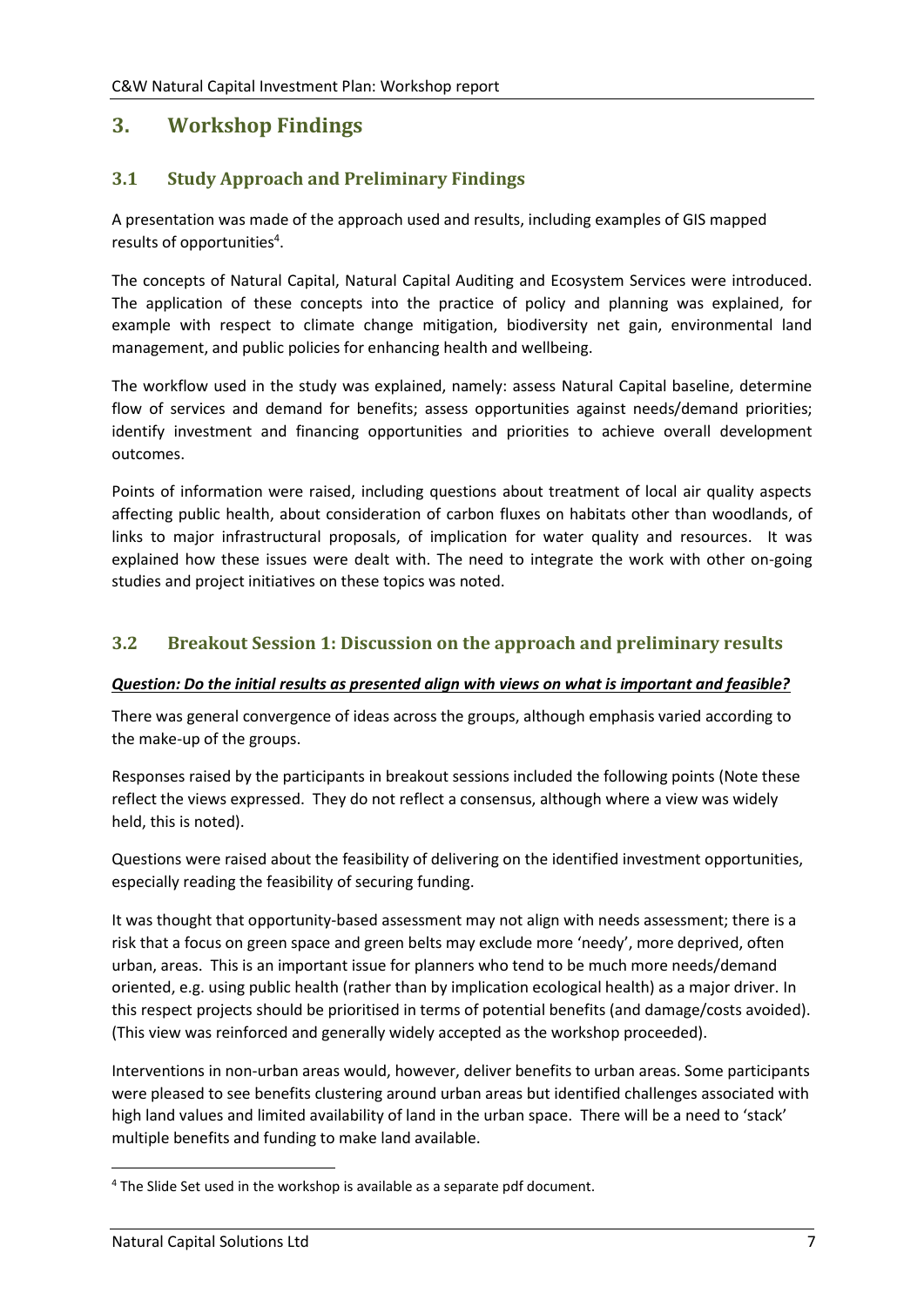There was concern that the mapped asset and opportunity-based approach could encourage developers to go for easy wins, rather than more challenging but potentially more beneficial interventions.

Across all groups, carbon was identified as a major policy domain and driver of investment, including opportunities for offsetting and links to other benefits and financing: it was very important 'to get carbon right'. In this respect, there was a need for a comprehensive assessment to include carbon storage and sequestration by a range of habitats other than woodland.

Reflecting ecological perspectives in particular, detailed points were raised about the treatment of particular habitats and that some may be less constrained (e.g. woodlands) than others, possibly leading to unintended outcomes (e.g. inappropriate plantings of woodland on peatland).

It was thought ecological networks are clearly important and it is important to build on existing work on ecological mapping, especially in East Cheshire. Some assessment of the 'restorability' of (degraded) habitats is also important.

#### *Question: Are there gaps in terms of needs or opportunities?*

Key points raised across all groups related to the importance of links between key policy areas, and hence policy objectives, opportunities and constraints. Generally the importance was noted of explicitly considering, for example, green belts (priorities and options), water resources and water quality (affected by pollution and sediment loads) , and major infrastructure projects. There was specific refence to the importance of soils and water, the latter set in the context of the legacy Water Framework Directive, and with respect to catchment management planning.

It was pointed out that the mapped based approach offered scope to align with other work such as . Nature Recovery Networks, climate induced changes in habitats and species, and Green Belt designation and management.

It was pointed out that the maps and assessment were relatively high level and more detailed assessment may be required at a finer resolution to support specific project interventions

### <span id="page-7-0"></span>**3.2 Breakout Session 2: Discussion on criteria and ecosystem services for prioritisation.**

#### *Question : What are the main criteria for prioritisation?*

A prompt list of criteria was made available.

- Economic benefits
- Social benefits
- Environmental benefits (excluding biodiversity)
- Biodiversity benefits
- Ease of implementation
- Time to delivery
- Cost effectiveness
- Funding potential
- **Longevity**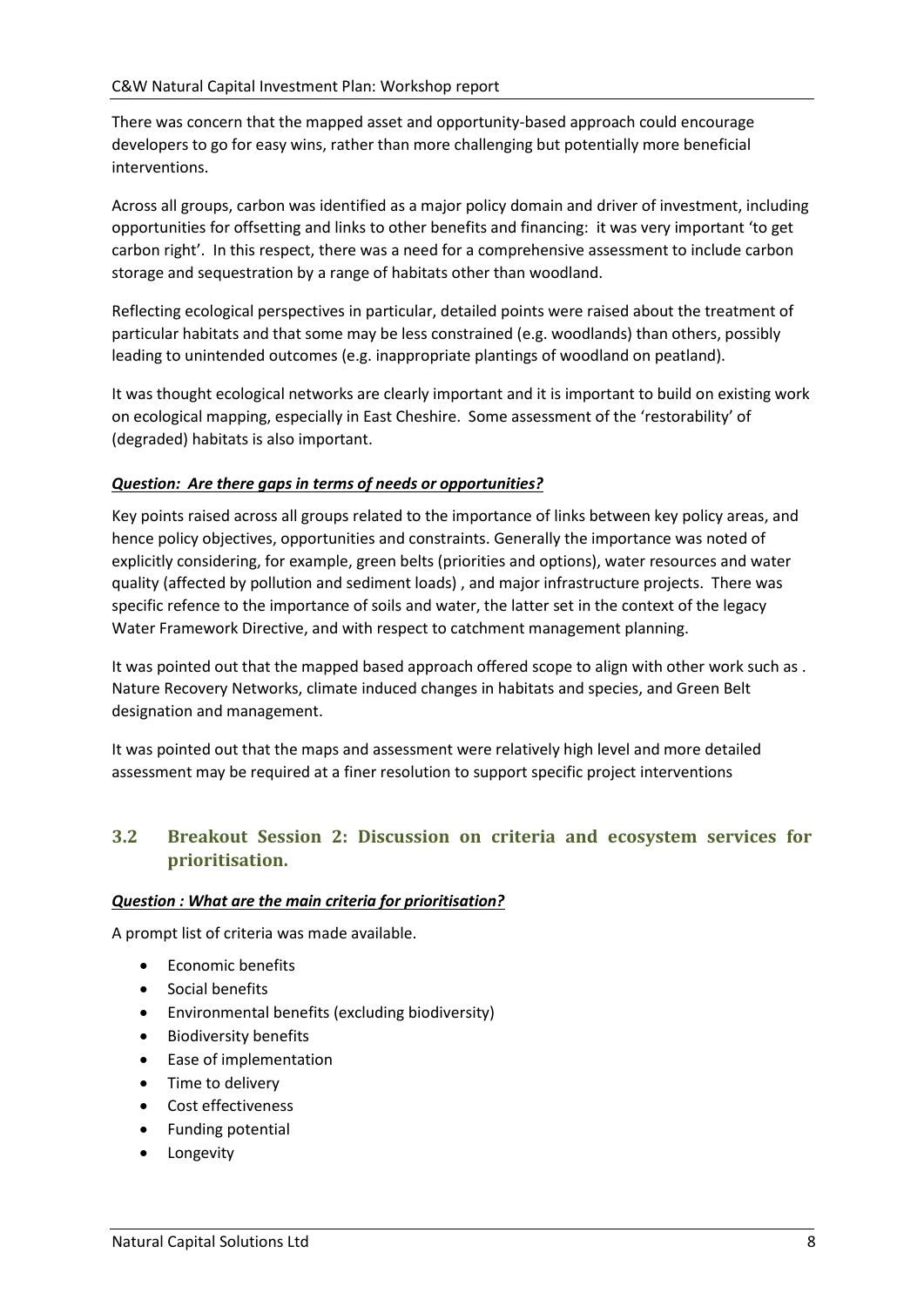Group members were asked if other criteria should be added, and then whether some where more important than others. There was general agreement about and acceptance of the relevance of the criteria listed , although questions were raised about the detail of definition and measurement, for example on defining and quantification of benefits, of cost effectiveness, and of longevity.

Additional identified criteria included:

- *scale of impact/scaleability*, particularly as this links to replicability. This would favour interventions that can apply in more than one very specific setting.
- *policy alignment* was identified as another important criterion, notably links to policies on climate change generally and specifically carbon, on biodiversity, and on the post COVID green recovery agenda. This might require explicit reference to key policy drivers. Furthermore, funding would be easier to access if policy alignment and delivery at a national or local level can be clearly demonstrated.
- *legal imperative* may be another criterion, that is the delivery of statutory obligations, such as air or water quality. Although, statutory requirements are not optional, it was thought the map-based approach could support their achievement while delivering other discretionary benefits.

Regarding funding potential, this criterion needs to incorporate 'investability', that is, the extent to which a project offers an attractive investment across a range of investor motivations, whether financial, environmental, social or governance related.

#### *Question: Are some criteria more important in Cheshire and Warrington than others?*

There was general agreement about the importance of prioritising according to a range of benefits, although views varied on the relative importance of economic, social and environmental benefits, mainly reflecting individual stakeholder interest and responsibilities.

There was a general agreement that multiple benefits should be sought, but a recognition that it is difficult to compare different types of benefit on a common scale. Weighting different types of benefits according to local preferences (or perceived needs) was one suggested approach.

Time to achieve benefits was considered important: longer times may be associated with greater uncertainty (although it was noted ambitious projects take longer to set up and achieve intended impacts).

Funding is a critical criterion that determined overall feasibility. Some projects may generate revenues that support a revolving fund from which to launch other initiatives. Renewable energy projects were an example.

The practical issue was raised of how and under what circumstances the criteria would be applied. The long list implied a large degree of choice amongst many projects with different characteristics, and this may or may not be the case. Furthermore, strict application of criteria may result in inequitable spatial distribution of projects to the exclusion of less favoured areas.

Social acceptance is important, which is often linked to ease of implementation. This has implications for social engagement and participation at the local scale. Thus, it is Important to engage the public (and their representatives) in the application of the criteria and project choice. Acceptance may be particularly important amongst key 'influential' stakeholders, notably landowners where projects involve changes in land use, management and rewards. Ambitious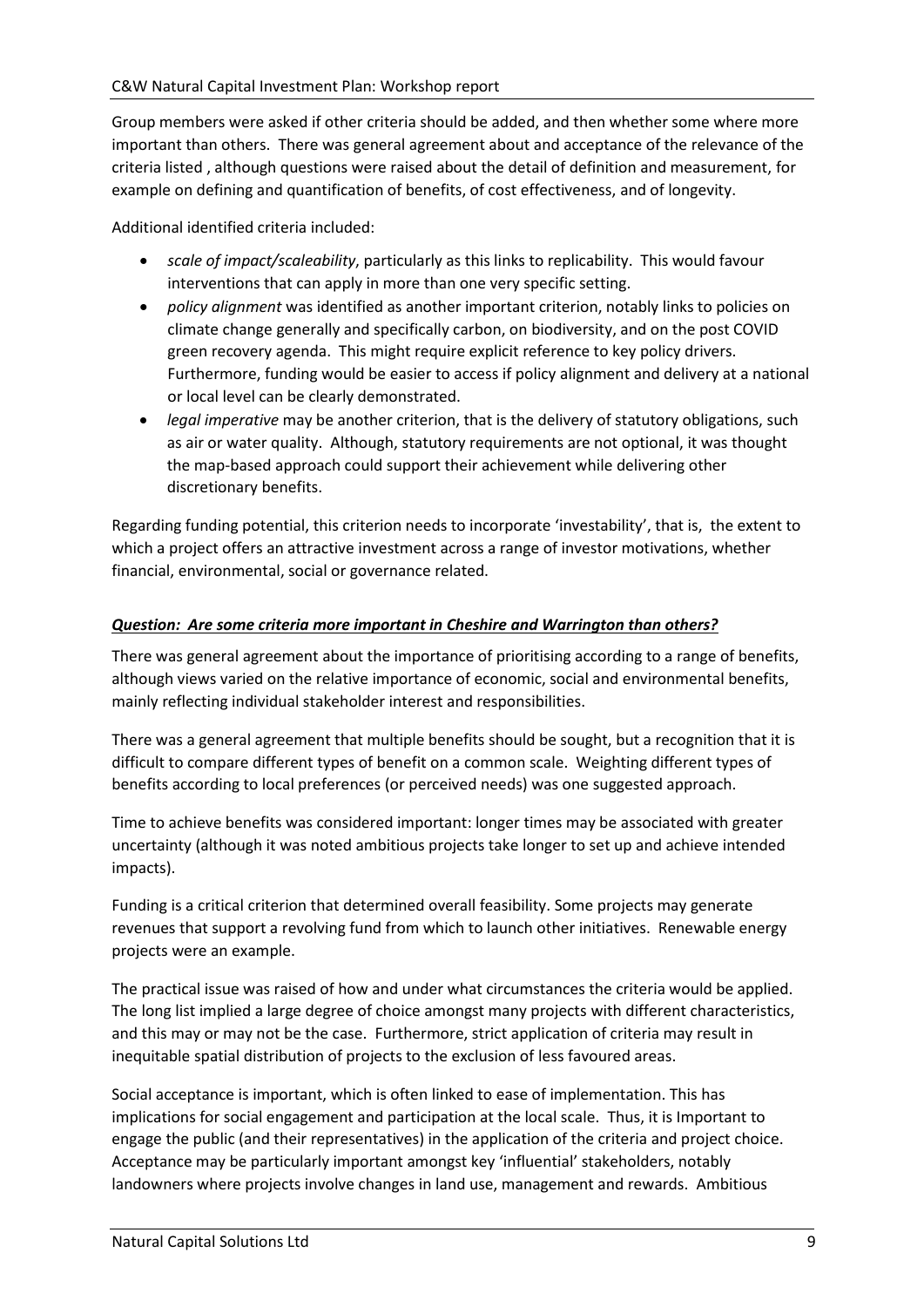programmes, especially those that challenge existing beliefs or interests, can be hard to implement, even though long terms benefits may be are high (as noted above).

The view was expressed that because the focus is on Natural Capital, the increase in ecosystem service benefits should be the key criterion, and after that ease of implementation. Others argued that projects identified in the Natural Capital approach would need to meet generally applied criteria which usually means, it was argued, cost effectiveness, funding and implementation feasibility.

It may be appropriate to prioritise by location first, and then by criteria after, to ensure solutions are suited to the place of intervention, (although it was noted initial spatial prioritisation implies that selection criteria are used, such as need or potential benefit).

Criteria should also be used to monitor project implementation and evaluate impact, feeding back to the planning process.

Projects should not be assessed in isolation, but as clusters, that can lever additional benefits and possibly share costs and the means of implementation.

Following group discussion, participants were asked to individually assess the relative importance of appraisal criteria on a scale of 1 low to 5 high. Overall, social, environmental and biodiversity benefits appear to be relatively more important than economic benefits, to a degree reflecting the dominant interests of the participants. Cost effectiveness, funding potential and longevity (of impact) are shown to be important criteria for project design and selection.



How important are the following criteria when prioritising projects?

**Figure 1: The Importance of criteria for the design and selection of Natural Capital related projects in the Cheshire and Warrington LEP area**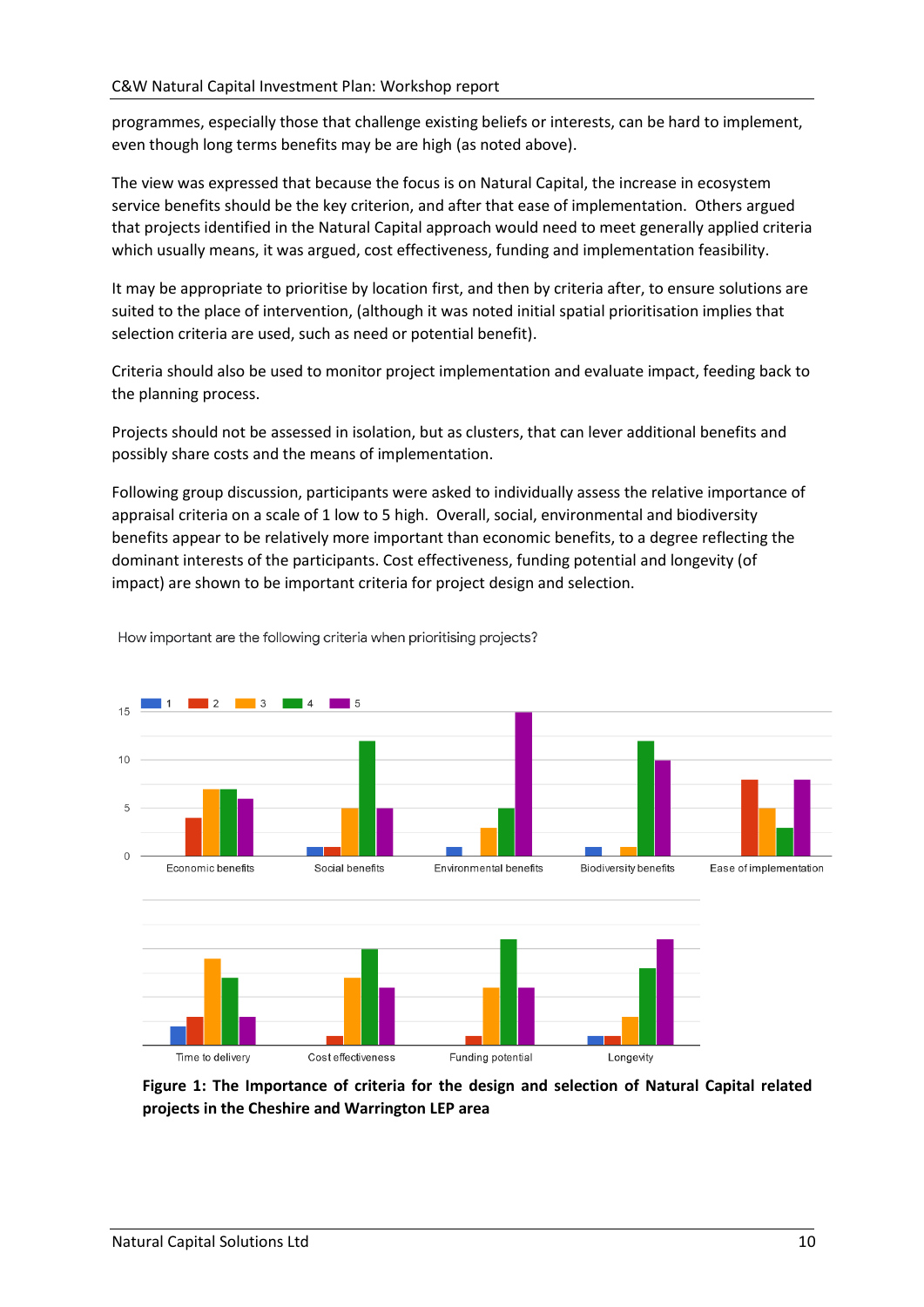#### *Question: Are some ecosystem services more important in Cheshire and Warrington than others?*

A list of ecosystem services assessed in the study was presented (as shown in Figure 2 below).

Views on relative importance tended to reflect dominant interests or concerns, notably air quality, carbon, water quality, biodiversity, and flood management. It was generally thought that importance is context and location specific for many (but not all) ecosystems services. There was a strong feeling that importance should be assessed at the local scale to reflect local issues and needs.

The discussion was carried forward into a virtual poll completed by individuals to rank ecosystem services in terms of relative importance (Figure 2), where 1 is low and 5 is high. The responses reflected the discussion in the breakout sessions with carbon, water and biodiversity related ecosystem services being ranked with relatively high importance. Health and wellbeing ranked very highly for most participants. Identity or sense of place was of medium importance overall, but the view was expressed that the main concern is probably with 'quality' of place that is evident in the other measures of ecosystem services at the local scale.



How important are the following benefits (ecosystem services) when selecting projects in Cheshire and Warrington?

**Figure 2: The perceived importance of ecosystem services in the Cheshire and Warrington LEP area**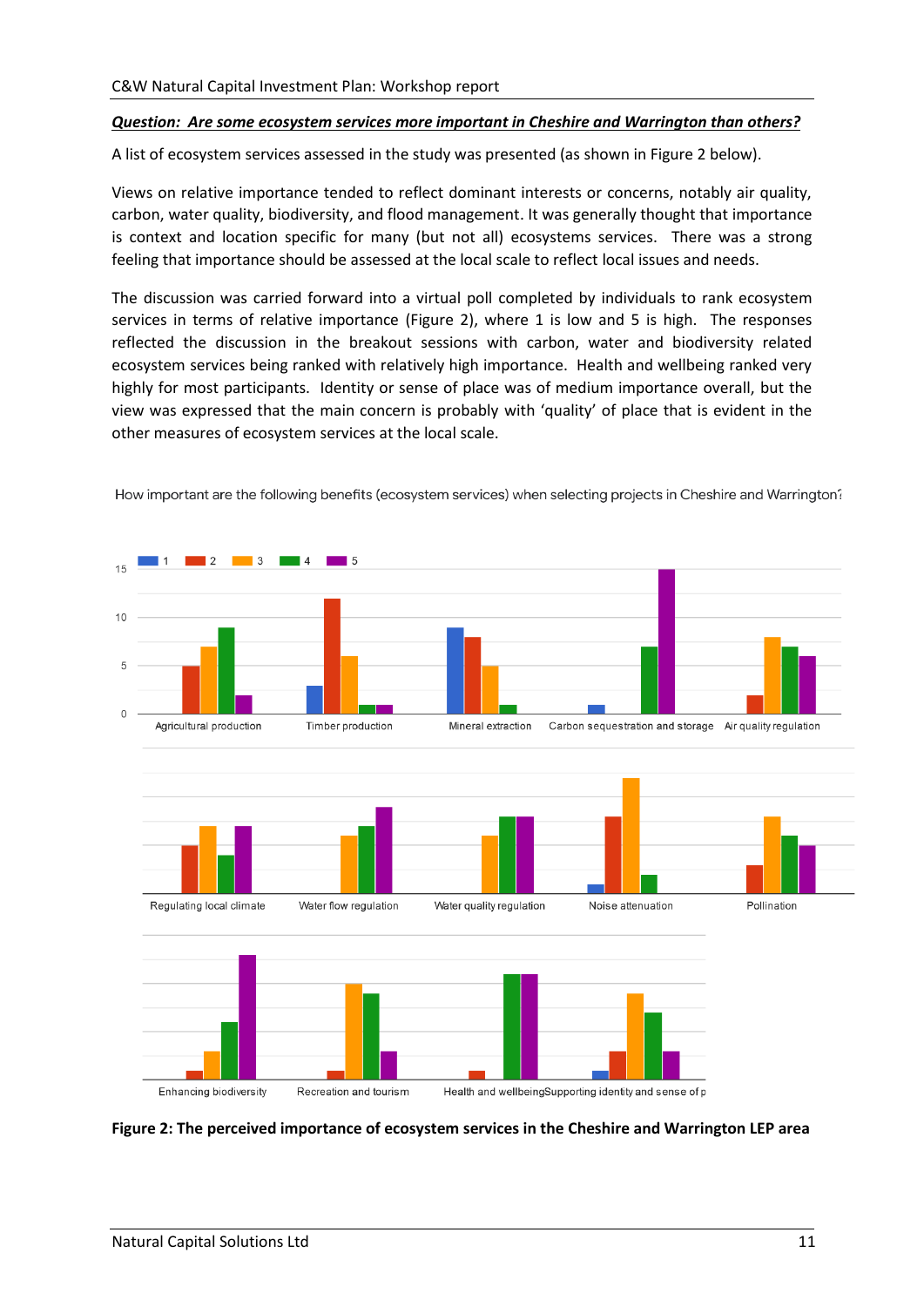#### *Question: should the emphasis be on maximising a few or multiple benefits?*

In terms of benefit focus, half of the participants felt that location was a key factor affecting the type and number of benefits (Figure 3). Most of the remainder felt it best to focus on selected benefits while a small number thought maximising the number of different benefit types was important.

Are we trying to maximise the number of benefits delivered or focus on certain key benefits? 24 responses



#### **Figure 3: The relative importance of benefit** focus **in the Warrington and Cheshire LEP area**

#### <span id="page-11-0"></span>**3.3 Breakout Session 3: Project opportunities and priorities**

Reference was made to the slides presented earlier that identified (i) spatially focussed clusters of interventions involving multiple themes, for example around the Warrington area and around the Elmsmere Port area and (ii) interventions that focused on selected key themes, such as a focus on growth, on ecological outcomes such as woodland or wetlands, or on air quality.

#### *Question: Are some of the proposed opportunities more appealing than others? Which projects could be delivered quickly or are longer-term, more ambitious projects?*

Responses from participants with local area planning responsibilities thought that the spatial focus had potential to align with Council local plans helping to lever further opportunities for benefit. Examples included major ongoing (or committed) developments such as the Protos scheme, east of the Stanlow complex. The indicative results presented here seem to fit well with the areas and priorities of the local Council.

Opportunities identified here appear to align well with what would be expected based on knowledge of local issues and demand. It was noted that the mapped based assessment picked up major sources of pollution and noise for example, and was also attuned to major developments such as HS2.

Planners thought that the spatial focus of interventions around urban areas was not surprising: the results seem to align with the main features of the local plan and the opportunity maps appear to match with areas needing investment.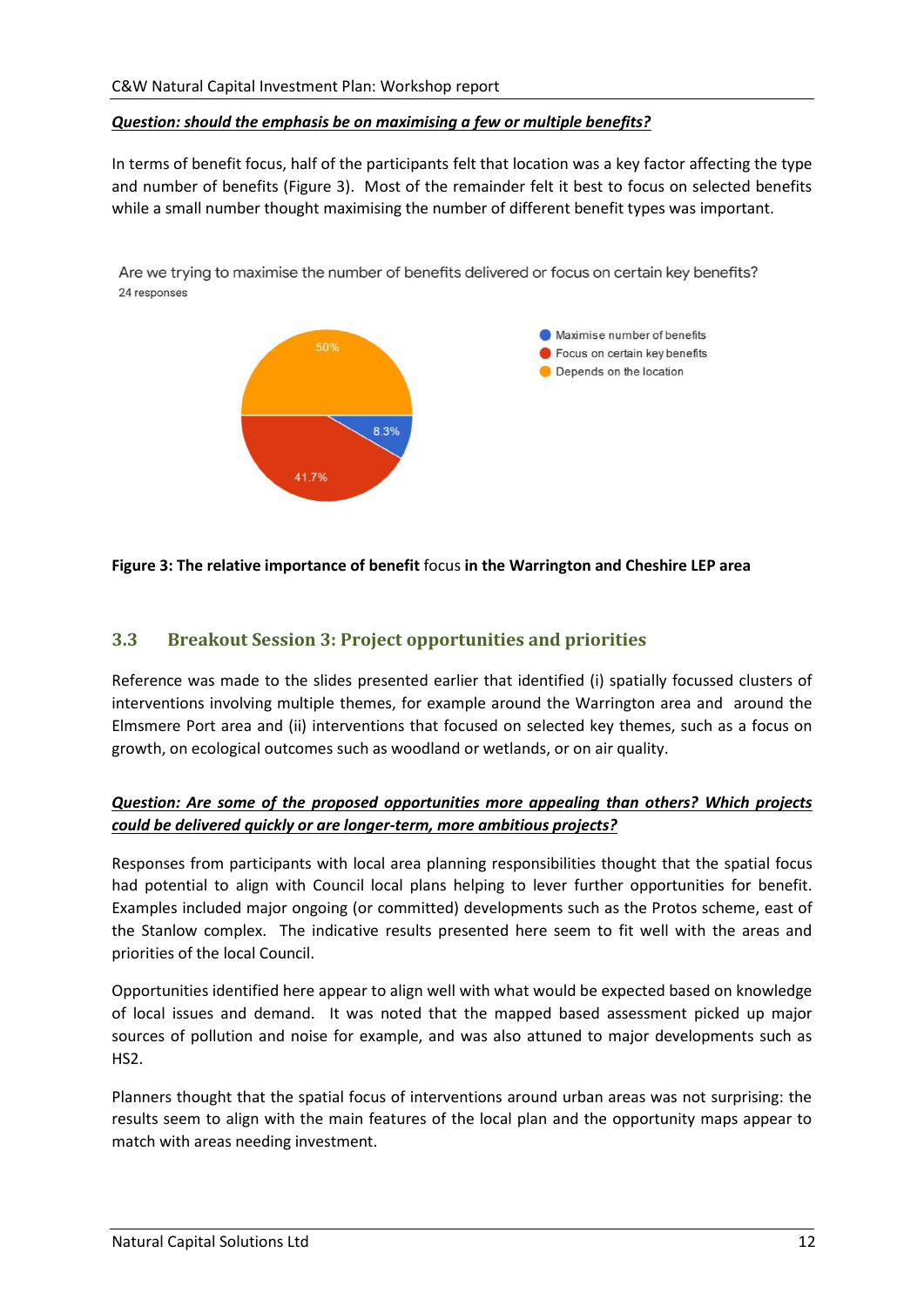Both short term and long term projects are important – short term for highlighting the effective use of the method, and long term projects to maximise gains. It was though the approach could help support project identification.

It was considered a good idea to explore the association between type and size of benefits and key project features, such as the type and scale of the changes required, or whether there is an urban or a rural focus. For example, urban benefits may focus on health and wellbeing, whereas rural may focus on carbon, water-related services, and biodiversity (although partitioning may be difficult or misleading).

There are big existing spatial differences (in the baseline) reflecting existing provision. This needs to be accounted for. In some areas extra green space will make little difference, but in other areas deprived of green space, the impact is large. It is important therefore to integrate opportunity and need. The planners emphasised the latter.

On this latter point, there was agreement about the importance of priorities based on objectives and needs (rather than what was possible or easy). This reinforced the earlier points made on a demand rather than opportunities driven approach. There was a call for involving local residents and organisations in priority setting, using the Natural Capital framework and supporting data.

The usefulness of an urban/rural divide was questioned: it was thought better to consider projects on their own merits. Because, however, given limited resources, priority may always fall to urban areas, some types of projects and benefits in less populated rural areas may be disadvantaged and never make it for implementation.

It was thought important to have a strategic framework, within which local initiatives addressing local issues could fit alongside bigger larger scale projects that target national policy outcomes. Such a strategic view would, for example, support new projects that link to new policy initiatives such as the Environmental Land Management scheme (ELMs), or Nature Recovery Networks. It is important to explore how small-scale local actions can have a positive cumulative effect, but also check that they do not conflict or have unintended negative consequences.

While Natural Capital auditing could help to provide a framework within which projects can be identified and promoted, it would need to be sufficiently flexible to cover the range of contexts, interests, and applications.

The Natural Capital framework can facilitate the assembly of different funding sources and provide a focal point for would-be investors. In this respect the framework, and supporting data and analysis, would need to be maintained and be sufficiently flexible to suit different users and situations.

There was concern that bias may arise due to estimation methods and data. The area and theme foci may depend on what data are available and on the methods for estimation: i.e. different data sets and methods may give different priority areas, and this needs to be tested for.

Maps and assessments based on stakeholder interest (or influence?) may generate different priorities reflecting for example the interests of water companies, NHS, Natural England or Highways England. In this way, prioritisation in practice could be stakeholder driven. There needs to be an understanding of stakeholder need (and influence).

More focus could be placed on funding opportunities: identifying projects that will appeal to potential investors and then attracting investment funds to the area. Reference was made to the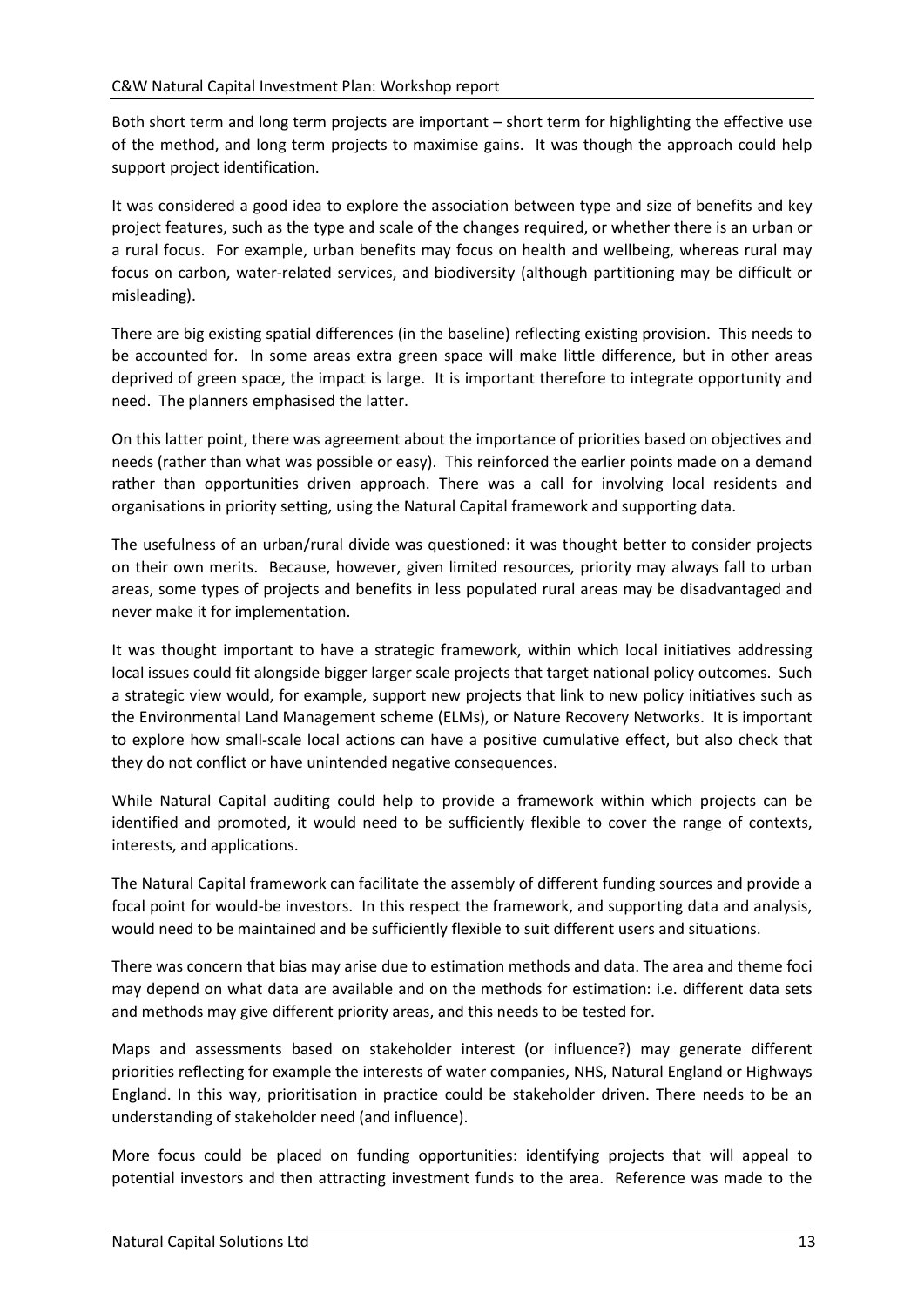Greater Manchester Natural Capital Investment Plan that suggested area specific funding opportunities, such as SuDS, giving investors opportunities for different projects, with advertising of projects accordingly. What are investors and funders willing to finance? For example, can the LEP offer specific project opportunities for carbon offsetting that also deliver multiple benefits, such as biodiversity? Priority areas could be used as case studies to identify examples of themed investment opportunities, e.g. the Cheshire East development area.

There was a call to encourage people and organisations to place their visions of future projects into the baseline provided by the Natural Capital framework to show how their proposed projects will make a difference, align with broader strategies and also attract funding.

# <span id="page-13-0"></span>**3.4 Workshop Roundup and Close**

The participants were thanked for joining the workshop. It was explained that access to the workshop slides would be provided to attendees. Participants will be informed of the study results as these become available in spring 2021 and how these will be used to inform future action.

The Workshop Closed at 12.40 pm.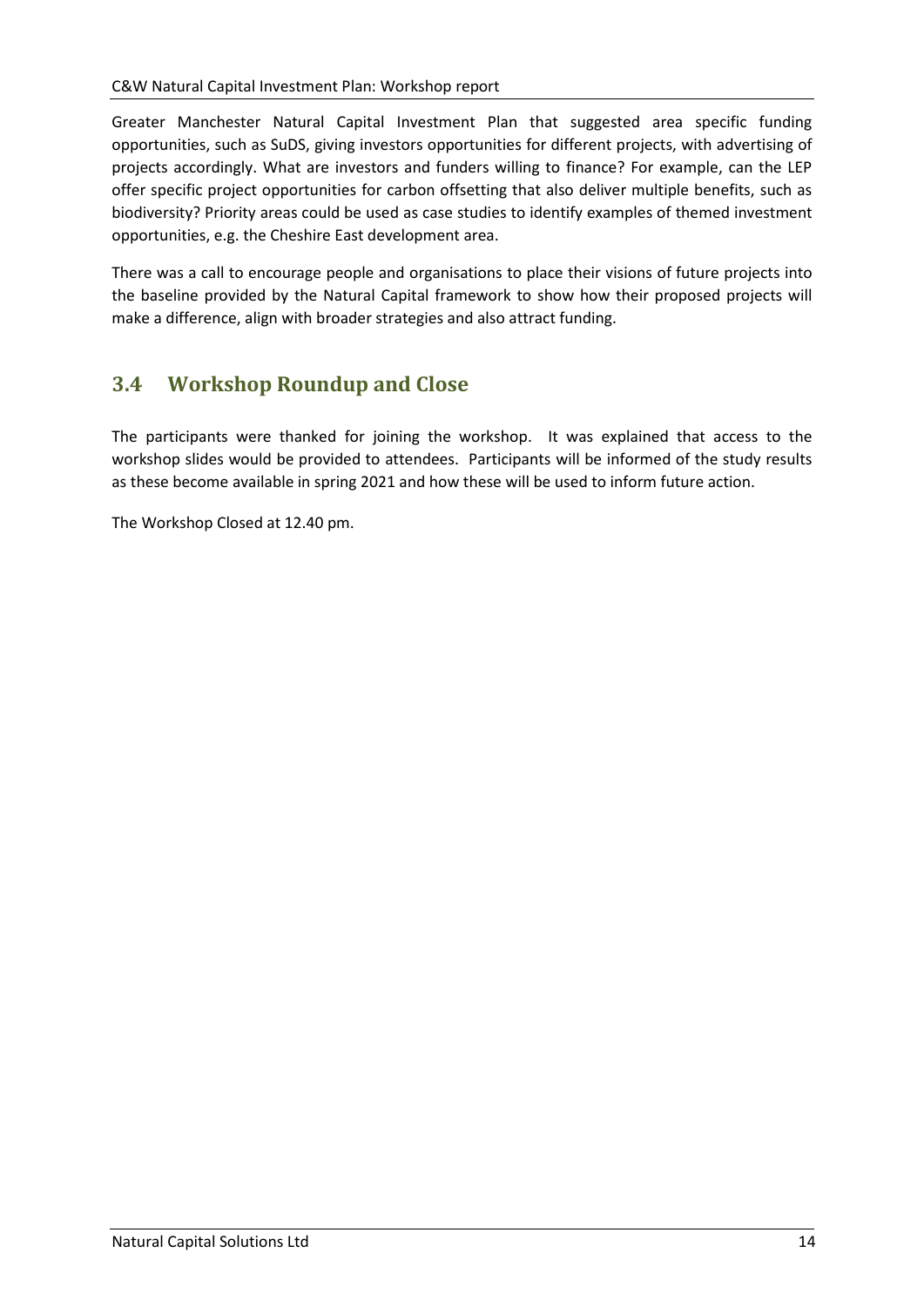# <span id="page-14-0"></span>**Appendix 1: Workshop Attendees**

**Participants:** (\* = Member of the steering group) \*Paul Nolan (Mersey Forest) Ingo Schuder (Brillianto Consulting) John Sanders (Mersey Rivers Trust) \*Joanne Holden (Peel L&P) Jason Beedell (Strutt & Parker) Josie Martin (Environment Agency) David Butler (Cheshire West & Chester) \*Andy Hulme (CW LEP) Kevin Usher (Warrington BC) Rick Holland (Innovate UK) \*Brendan Flanagan (Cheshire East) \*Annette McDonald (Tatton Estate) Steve Densley (Active Cheshire) Ian Hesketh (Cheshire West & Chester) Martin Varley (Cheshire Wildlife Trust) Charlotte Harris (Cheshire Wildlife Trust) Petula Neilson (Natural England) Simon Mageean (Woodland Trust) David Job (Cheshire West & Chester) Roger Goulding (Cheshire West & Chester) Lucy Dowdall (LJMU) Andy Kehoe (Cheshire East)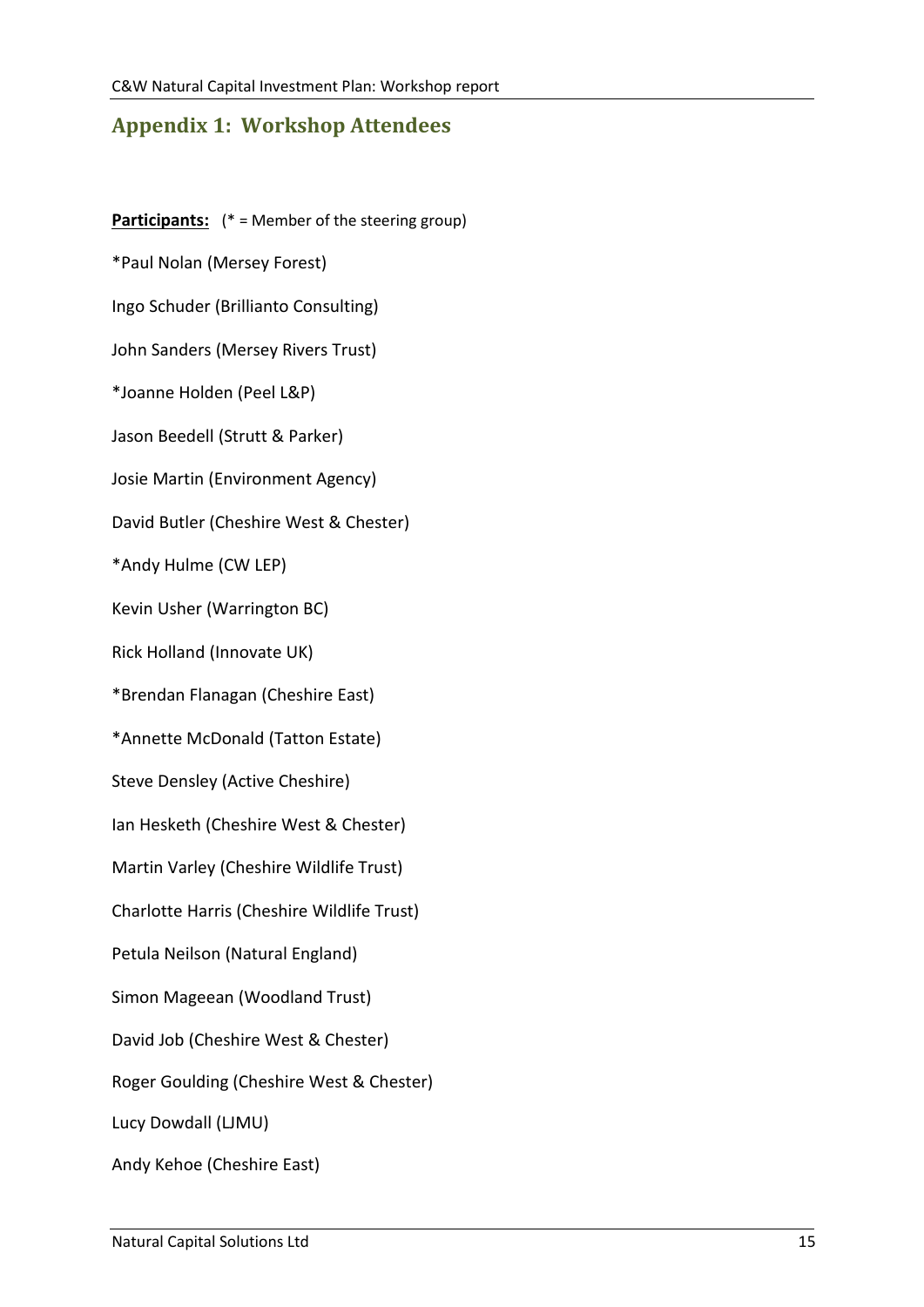#### **Project team:**

Jim Rouquette (Project Lead, Natural Capital Solutions) Colm Bowe (Project Lead, Liverpool John Moores University) Joe Morris (Project Lead, Morris Resource Economics) Teresa Fenn (Project Lead, RPA) Karl Busdieker (Notes, Liverpool John Moores University) Sandra Angers-Blondin (Notes, Liverpool John Moores University) Alison Holt (Notes, Natural Capital Solutions) Lillian Lochner (Notes, RPA) Monica Escebedo (Meeting Host)

#### **Apologies:**

Ralph Kemp (Cheshire East)

Tom Roberts

Josie Malloy (Community Forest Trust)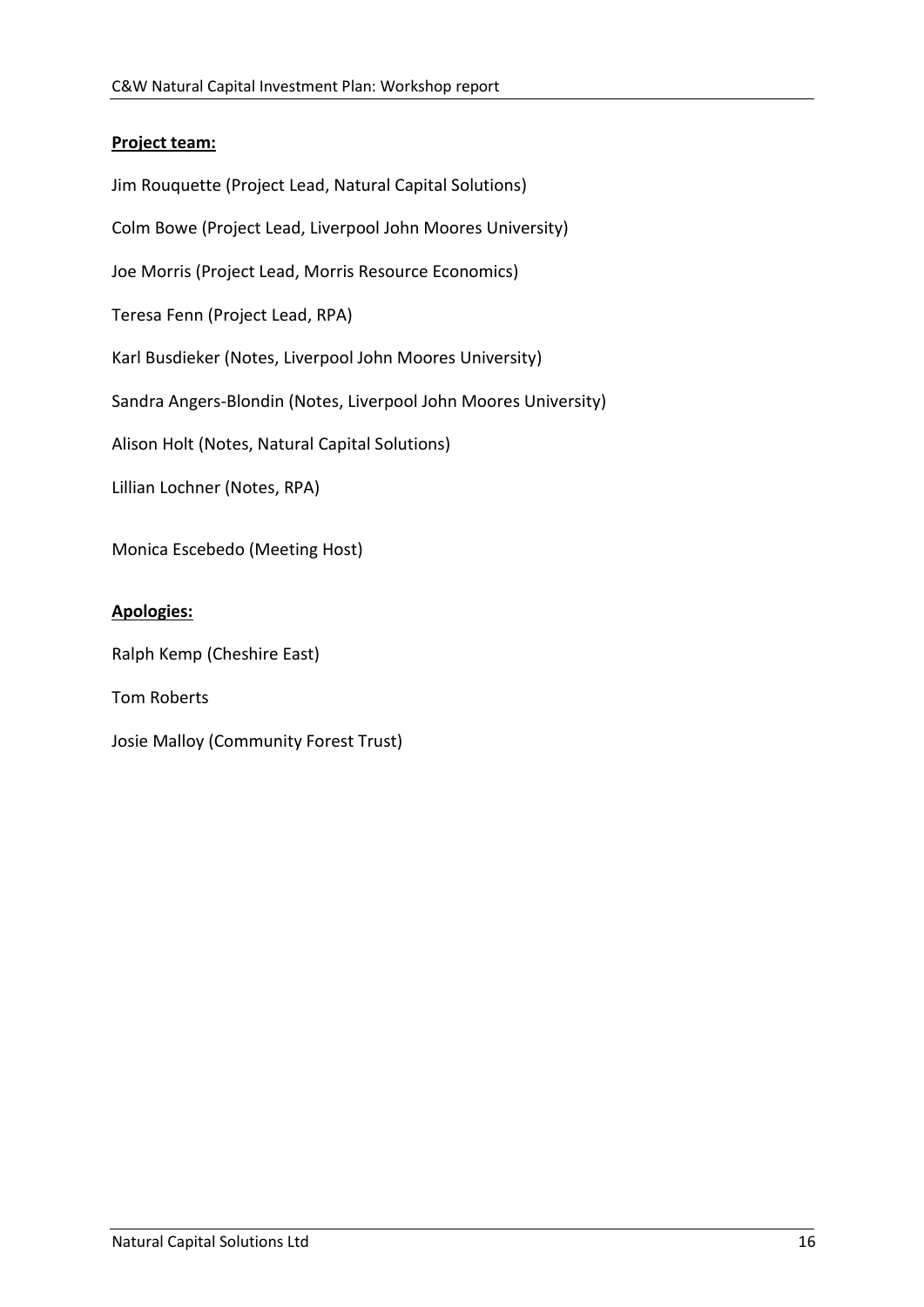## <span id="page-16-0"></span>**Appendix 2: Workshop Agenda and Schedule**

# **Cheshire and Warrington Natural Capital Audit and Investment Plan: Prioritisation Workshop**

# **Thursday 26th November, 9.30 - 12.30, online (Zoom)**

### **Objectives, Venue and Logistics**

| <b>Workshop</b><br>objectives     | 1. To provide all invited stakeholders with a shared understanding of the approach<br>used in developing the opportunity maps and its potential advantages and<br>limitations as a tool for supporting development decisions<br>2. To enable all invited stakeholders to be involved in the discussion on decision<br>making/choices regarding prioritisation of Natural Capital initiatives<br>To generate interest and buy-in to the process moving forwards<br>3.                            |  |  |  |
|-----------------------------------|-------------------------------------------------------------------------------------------------------------------------------------------------------------------------------------------------------------------------------------------------------------------------------------------------------------------------------------------------------------------------------------------------------------------------------------------------------------------------------------------------|--|--|--|
| <b>Workshop</b><br>preparation    | The workshop will involve discussions about priorities for Natural Capital projects.<br>Some information on existing projects has already been collected (through Paul<br>Nolan, Mersey Forest). If you could give some thought to your project priorities<br>before the workshop, this will help to inform the discussions on the day                                                                                                                                                          |  |  |  |
| <b>Workshop</b><br><b>leaders</b> | Jim Rouquette, Natural Capital Solutions (project team/workshop lead and group<br>$\bullet$<br>facilitator)<br>Colm Bowe, Liverpool John Moores University (project team and group<br>$\bullet$<br>facilitator)<br>Joe Morris, Morris Resource Economics (project team and group facilitator)<br>$\bullet$<br>Teresa Fenn, Risk & Policy Analysts (project team and group facilitator)<br>$\bullet$<br>One member of the Steering Group will also join each of the breakout groups<br>$\bullet$ |  |  |  |
| Date and<br>timings               | 9:30 to 12:30, Thursday 26 November                                                                                                                                                                                                                                                                                                                                                                                                                                                             |  |  |  |
| <b>Venue</b><br><b>address</b>    | Zoom meeting: an invitation has been sent separately with joining instructions.<br>Link to join Zoom Meeting is here:<br>https://zoom.us/j/94547840430?pwd=S3JSQWdPbnlqTUVhZHloQjUzK0RsUT09<br>Passcode: Cheshire                                                                                                                                                                                                                                                                               |  |  |  |
| <b>Emergency</b><br>contact       | If you have any questions in advance, please contact either Paul Nolan<br>(paul.nolan@merseyforest.org.uk) or Jim Rouquette<br>(jim.rouquette@naturalcapitalsolutions.co.uk)<br>For technical issues on the day, please contact the Zoom host, Monica Escobedo,<br>m.escobedo@marketingcheshire.co.uk                                                                                                                                                                                           |  |  |  |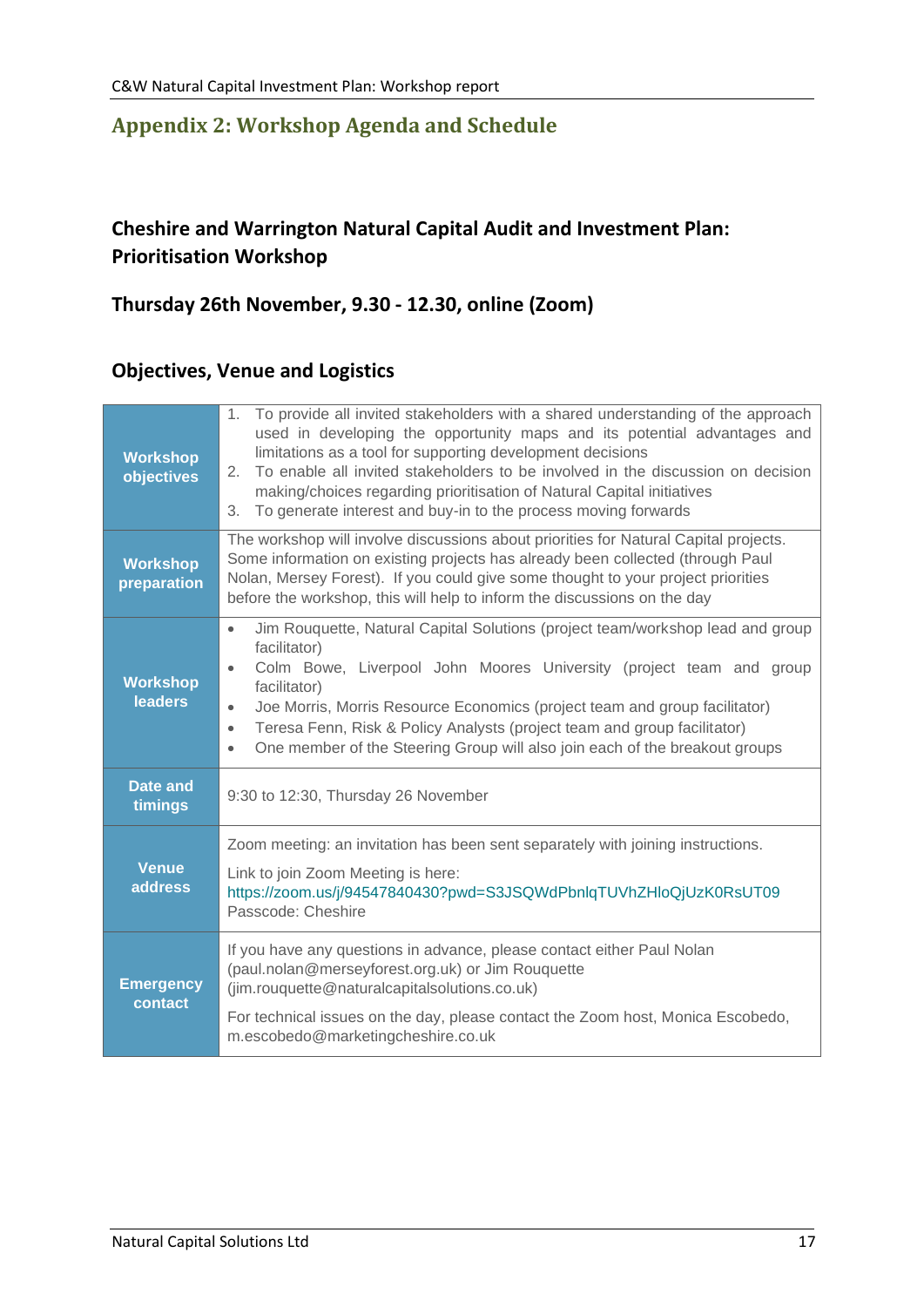# **Agenda**

| <b>Indicative</b><br><b>Timings</b> | <b>Activity</b>                                                                                                                                                                                | <b>Summary of the proposed content</b>                                                                                                                                                                                                                                                                                                                        |
|-------------------------------------|------------------------------------------------------------------------------------------------------------------------------------------------------------------------------------------------|---------------------------------------------------------------------------------------------------------------------------------------------------------------------------------------------------------------------------------------------------------------------------------------------------------------------------------------------------------------|
| $9:30-9:40$                         | Introduction                                                                                                                                                                                   | Welcome from Andy Hulme, C&WLEP<br>Workshop objectives                                                                                                                                                                                                                                                                                                        |
| 9:40-10:05                          | The approach to the study and<br>results so far                                                                                                                                                | Presentation of the approach used and results,<br>including examples of GIS mapped results of<br>opportunities:<br>Ecosystem services and wider benefits<br>$\bullet$<br>Opportunity maps<br>$\bullet$<br>Key themes and policies                                                                                                                             |
| 10:05-10:15                         | Questions and answers                                                                                                                                                                          | Opportunity for questions on approach and results to<br>date                                                                                                                                                                                                                                                                                                  |
| 10:15-10:35                         | Breakout session 1:<br>discussion on results<br>presented to date to obtain<br>stakeholders views on the<br>broad priorities and the overall<br>suitability and feasibility of the<br>approach | Small group discussion on the following questions:<br>Do the initial results as presented align with<br>$\bullet$<br>views on what is important and feasible?<br>Are there gaps in terms of needs or<br>$\bullet$<br>opportunities?                                                                                                                           |
| 10:35-10:45                         | Whole group feedback                                                                                                                                                                           | Feedback from each breakout group on key<br>discussion points                                                                                                                                                                                                                                                                                                 |
| 10:45-10:55                         | <b>Break</b>                                                                                                                                                                                   |                                                                                                                                                                                                                                                                                                                                                               |
| 10:55-11:20                         | <b>Breakout session 2:</b><br>discussion on criteria and<br>ecosystem services for<br>prioritisation                                                                                           | Small group discussion on the following questions:<br>What are the main criteria for prioritisation?<br>$\bullet$<br>(a list of suggested criteria will be provided).<br>Are some criteria more important in<br>Cheshire and Warrington than others?<br>Are some ecosystem services more<br>$\bullet$<br>important in Cheshire and Warrington than<br>others? |
| 11:20-11:25                         | Whole group voting                                                                                                                                                                             | Individual polling on relative importance of criteria                                                                                                                                                                                                                                                                                                         |
| 11:25-11:35                         | Whole group discussion                                                                                                                                                                         | Presentation of results and opportunity for feedback                                                                                                                                                                                                                                                                                                          |
| 11:35-12:10                         | <b>Breakout session 3:</b><br>discussion on project<br>opportunities and their priority                                                                                                        | Small group discussion on the following questions:<br>Are some of the proposed opportunities<br>more appealing than others?<br>Which projects could be delivered quickly or<br>$\bullet$<br>are longer-term, more ambitious projects?                                                                                                                         |